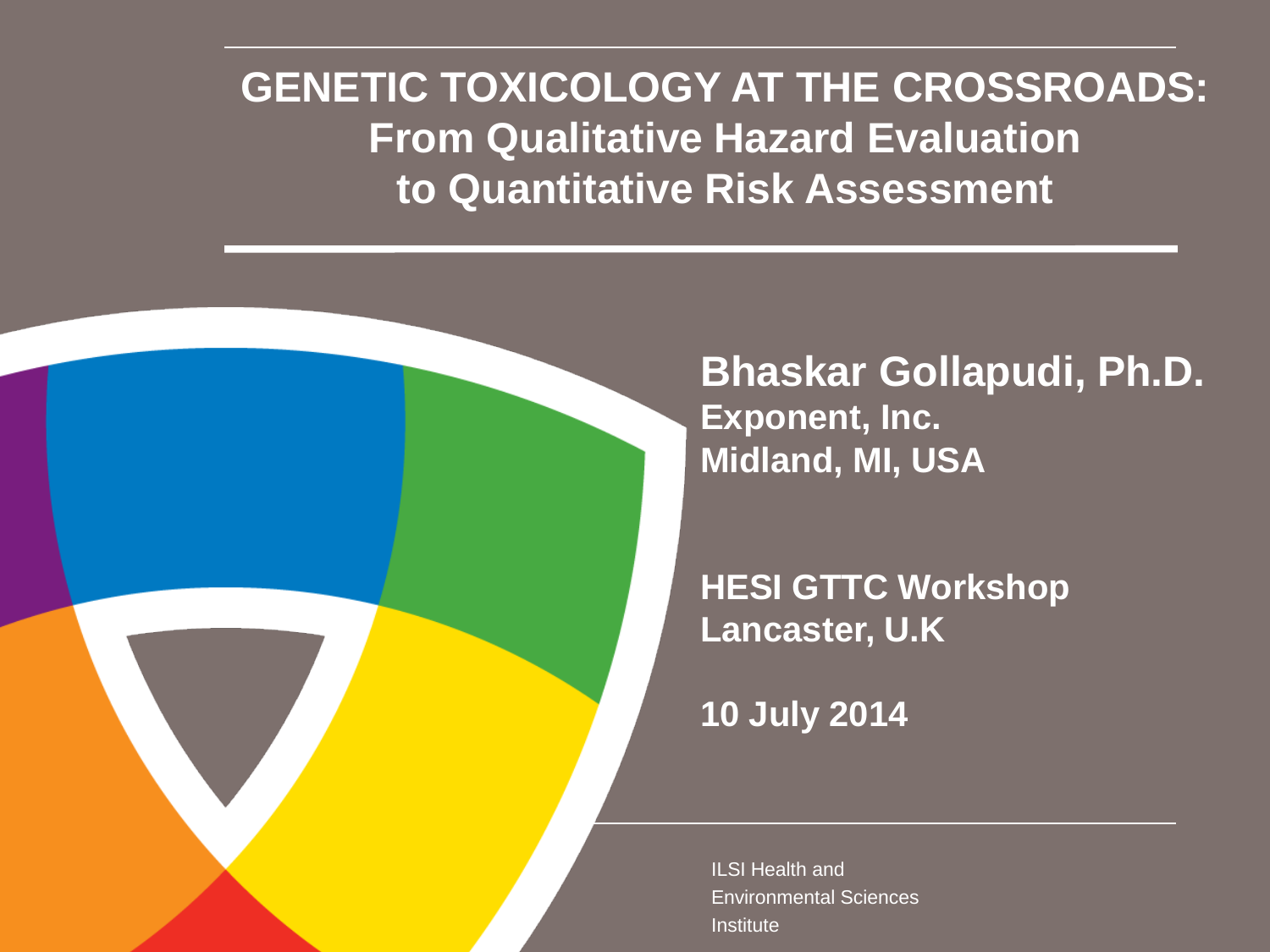### **Four Decades of Genetic Toxicology**

- Primarily used to identify potential carcinogens.
- A qualitative hazard identification tool.
- Little emphasis on quantitative assessment of dose-response data.
- Not considered to be an apical endpoint to drive risk assessment.

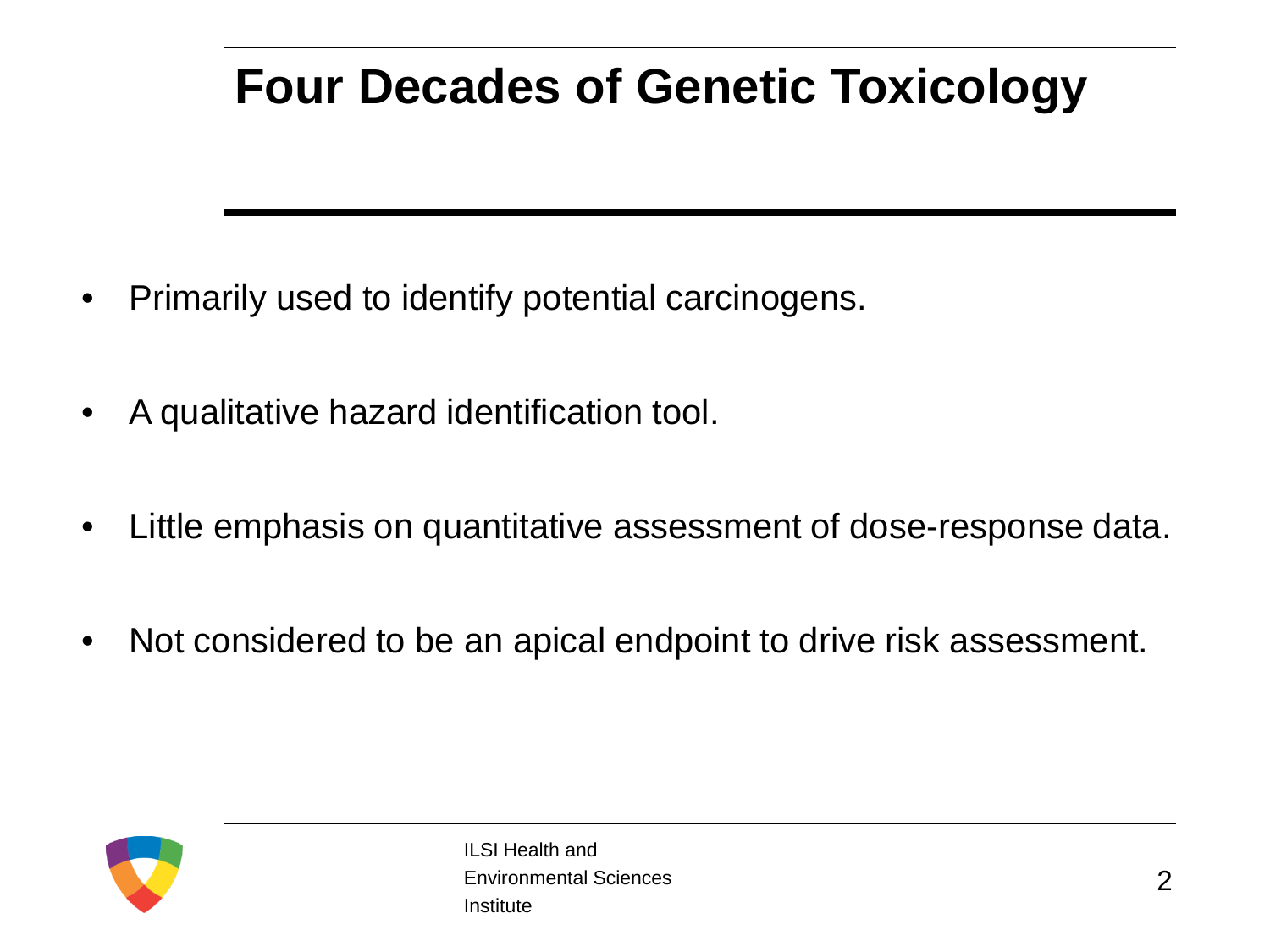### **Evolution of a New Paradigm**

- Growing interest in responses at lower, relevant exposure levels.
- Identification of threshold responses (NOGELs) and point of

departure (PoD) metrics.

• Use quantitative data to drive risk assessment/risk management

decisions.

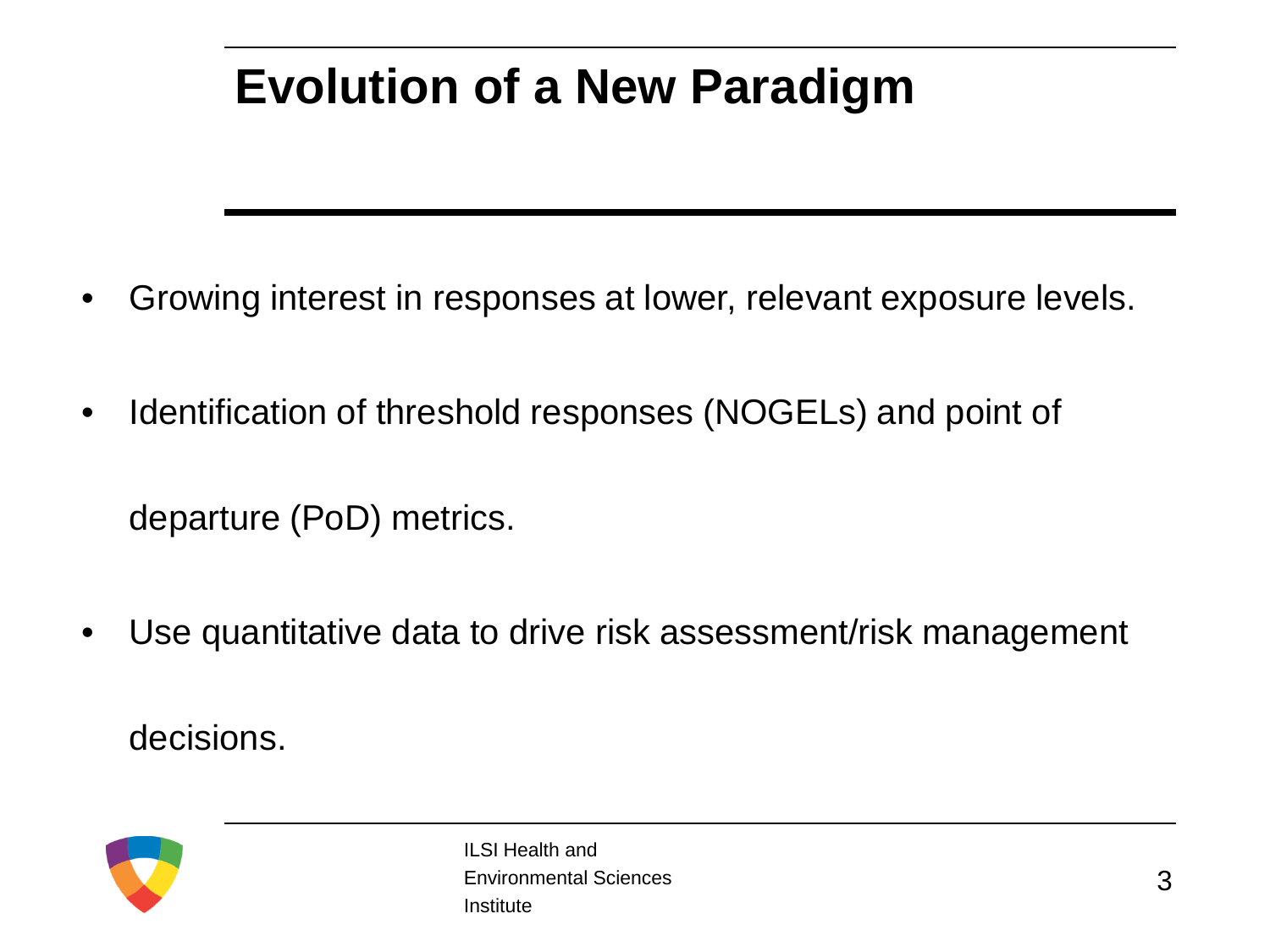### ILSI- HESI

### Genetic Toxicology Technical Committee (GTTC)

- An international tri-partite (academia, industry, and the government) collaborative initiative.
- Provides a forum for international experts in the field.
- Facilitates consensus building on contentious issues.
- Identifies resources to undertake high impact projects.

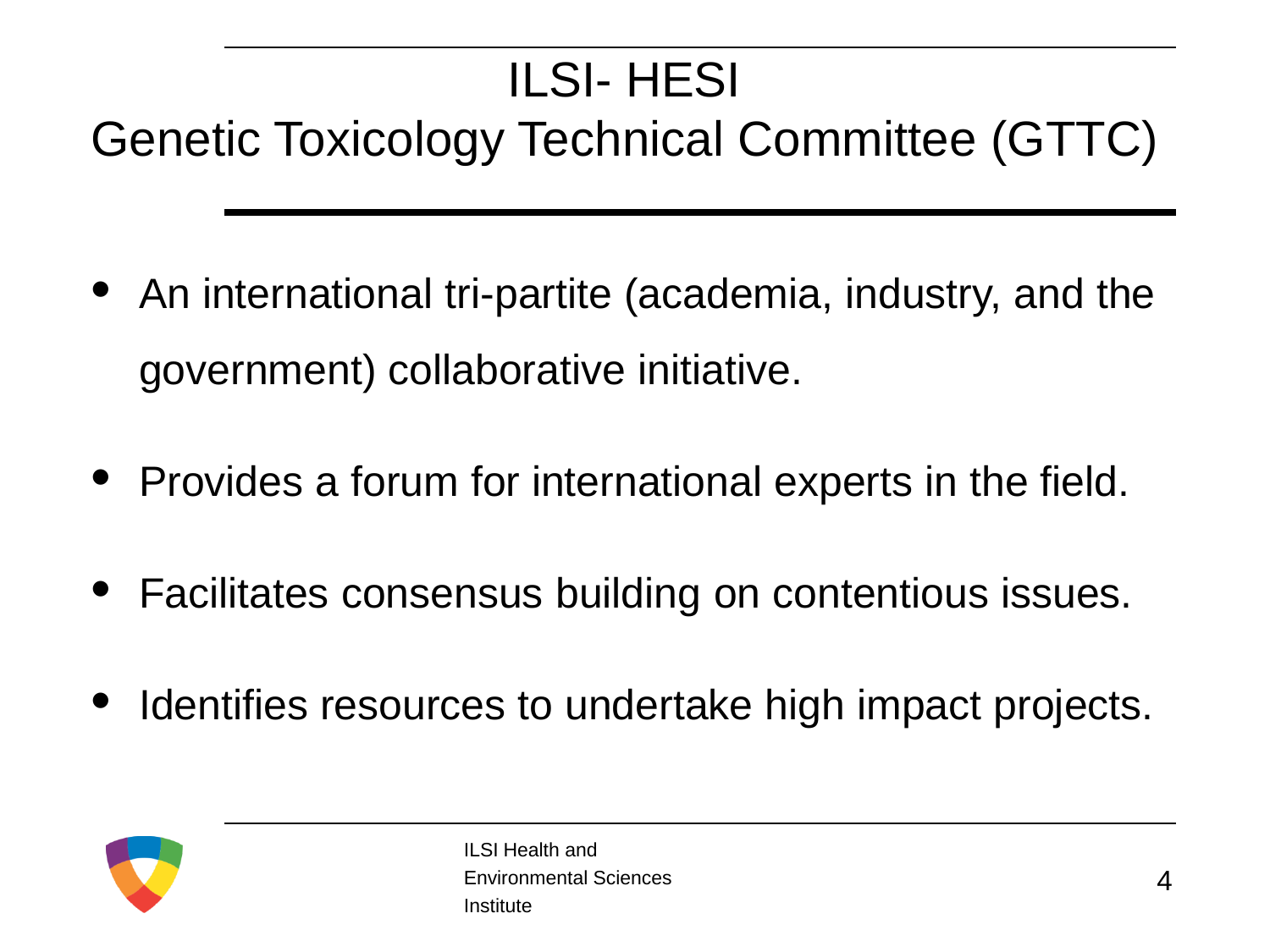# Genetic Toxicology Technical Committee Mission

- Improve scientific basis of the interpretation of results,
- Develop follow-up strategies to determine the relevance of test results,
- Provide a framework for a risk-based assessment of test results,
- Promote integration new/innovative techniques/scientific knowledge.

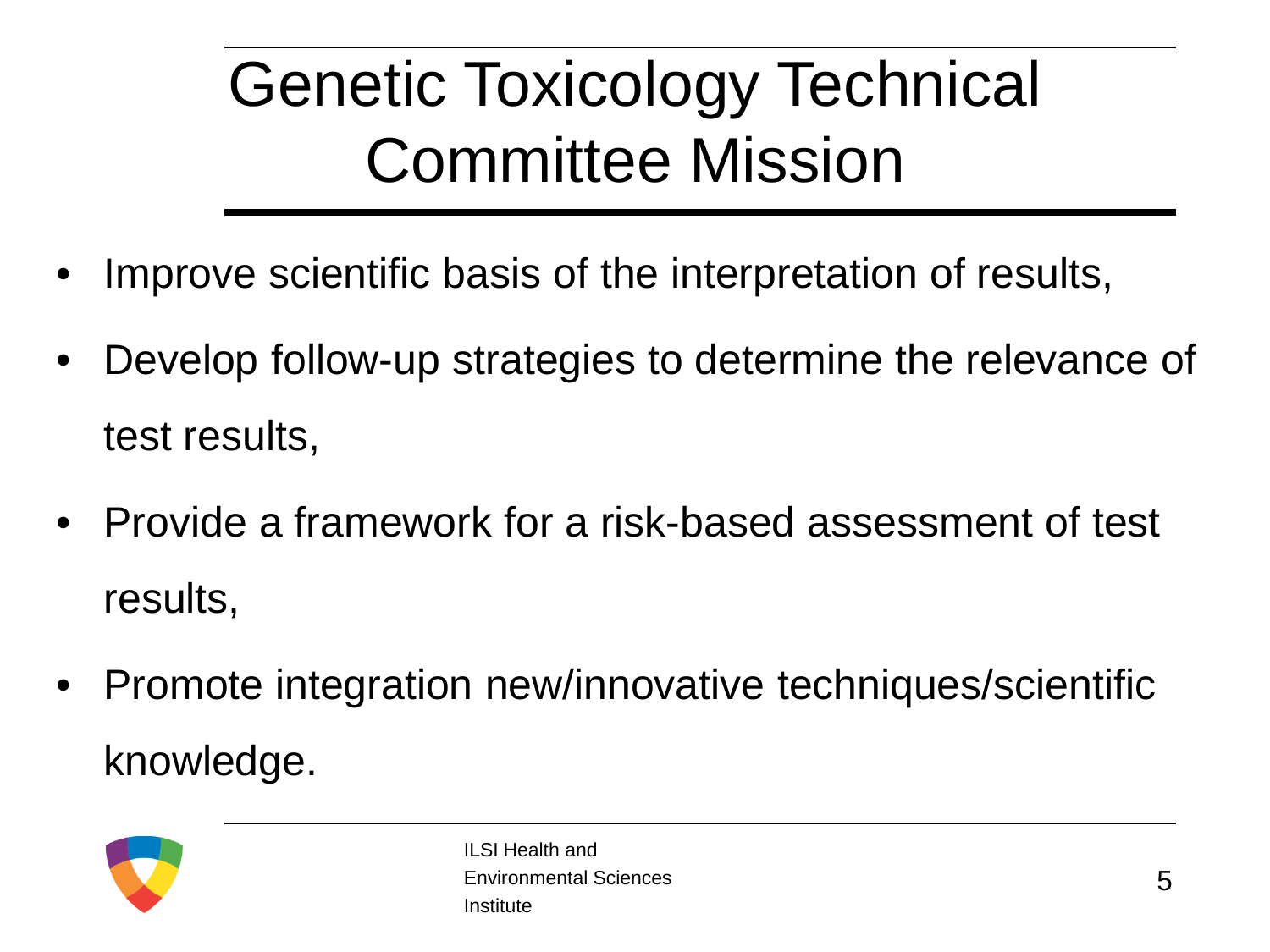## 2014 GTTC Membership & Leadership

#### Co-Chairs:

Jan van Benthem, RIVM; Stefan Pfuhler, P&G; Veronique Thybaud, Sanofi

#### **Industry Participation**

Abbott Laboratories AstraZeneca Bayer Healthcare Pharma **BioReliance** Boehringer Ingelheim GmbH Bristol-Myers Squibb **Celgene Covance** Dow Chemical GlaxoSmithKline Hoffmann-La Roche Inc. Janssen Pharma Litron Laboratories L'Oreal Novartis Pfizer Inc. Procter & Gamble Sanofi **Servier** Takeda

#### **Government / Research Institution Participation**

Federal Institute for Drugs and Medical Devices (BfArM, Germany) Health Canada

National Institute for Public Health and the Environment (RIVM, NL) National Institute of Health Sciences (Japan)

National Institutes of Environmental Health Sciences

- U.S. Department of Agriculture
- U.S. Environmental Protection Agency
- U.S. Food and Drug Administration

#### **Consultant Participation**

Bhaskar Gollapudi - Exponent David Kirkland Genetox Consulting Jim MacGregor Toxicology Consulting Services Errol Zeiger Consulting

#### **Academic Participation**

Aarhus University Leiden University Medical Center Swansea University St. George's University of London University of California, Riverside

ILSI Health and Environmental Sciences Institute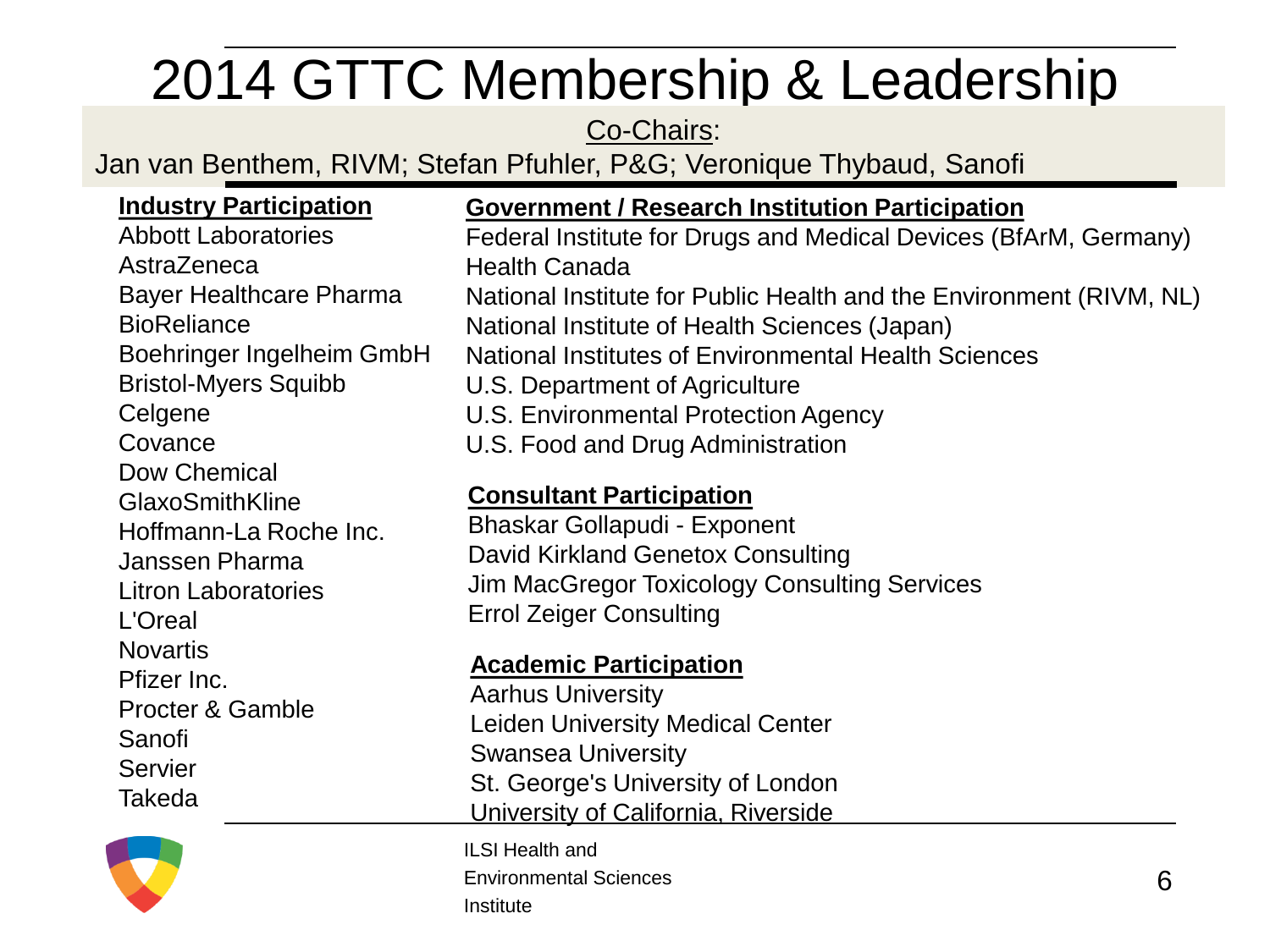### **Workshop Objectives**

- Examination of biological processes dealing with low dose exposures to genotoxic stressors.
- Approaches to extrapolate dose metric across test systems, in vitro to in vivo, and from experimental models to humans.
- Methodologies to identify PoDs/thresholds and their use in risk

assessment/management decisions.